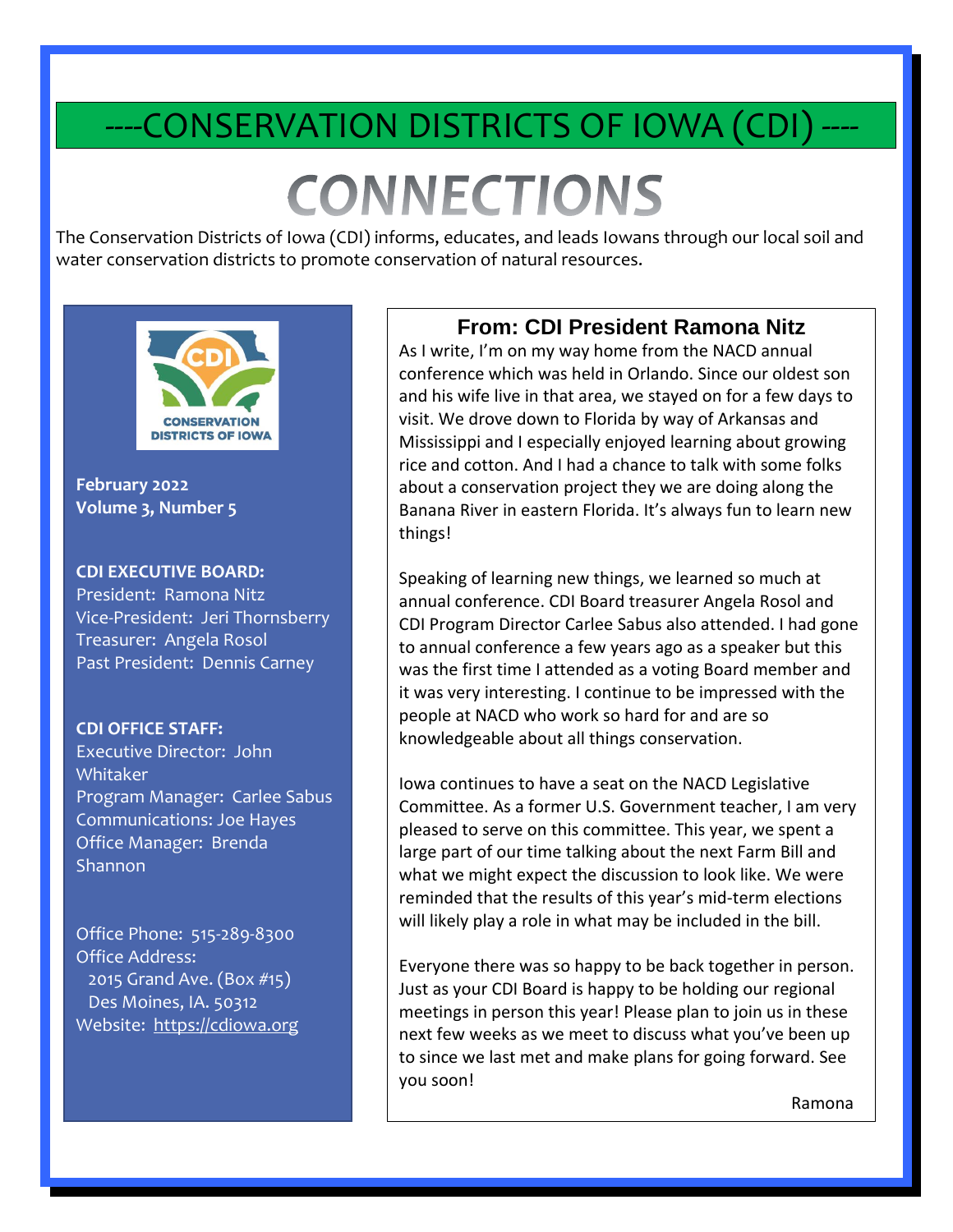### **Executive Director Report – John Whitaker**

On February 15, we received good news from the McKnight Foundation. We had applied for a grant to begin a mentoring program for farmers who wanted to learn more about regenerative farming practices or to go ahead and try these practices but were unsure of how to do so. The idea came from commissioners who have experience with regenerative practices such as no-till and cover crops. When these commissioners were meeting with the planning coordinators to work on their five-year Soil and Water Resource Conservation Plans, they stated that having mentors is critically important to learning new practices. Many of them had learned on their own and if they could save others from some of that trial-and-error type learning, it would help increase conservation on the land in Iowa. The grant we received is for \$100,000 to help us support up to ten mentors. There is a stipend for the mentors, but we need to find the mentees who want to learn.

On February 7, 2022, USDA Secretary Tom Vilsack announced the Partnerships for Climate-Smart Commodities program. Through this program, USDA will support the production and marketing of climate-smart commodities through a set of pilot projects that provide voluntary incentives through partners to producers and landowners, including early adopters. I believe this is a great idea. For too long, programs have encouraged new adopters to conservation and regenerative farming practices. Those of us who were the early adopters were not eligible and often were asked to show others how the systems work. Worse, early adopters were often told, 'you can't farm that way' or 'that will never work.' The other day someone mentioned the term 'trash farmer' to me. I had not heard that in a long time, but I remember hearing it when my dad first began trying no-till in 1979. It was not meant as a compliment! CDI is discussing, along with other STAR participating states, how we can use STAR which creates that market for conservation as one of the pilots in the new USDA Partnerships for Climate-Smart Commodities. I firmly believe that consumers want to know how their food is produced and marketing 'climate-smart' commodities should reward those early adopters.

#### **Nominate Conservation Leaders in Your Community for the 10th Annual Iowa Farm Environmental Leader Award**

Iowa Gov. Kim Reynolds, Lt. Gov. Adam Gregg, Secretary of Agriculture Mike Naig and Department of Natural Resources Director Kayla Lyon invite Iowans to nominate individuals or families in their communities for the [10th Annual Iowa Farm Environmental Leader Award](https://iowaagriculture.gov/farm-environmental-leader-awards). Nominations will be accepted until Monday, May 2, 2022, to be considered for the 2022 awards ceremony held at the Iowa State Fair. Farmers and landowners who invest in conservation practices, like cover crops or wetlands, and incorporate best management practices into their operations to improve and protect the state's natural resources are eligible for the award. They must also actively serve as leaders in the agriculture community. "It is important to recognize Iowans who lead by investing in conservation stewardship as part of their agriculture operation," said Director Lyon. "Generations from now will benefit from the concerted effort these farmers and landowners have made today to protect Iowa's lands and waters while preserving Iowa's proud agricultural heritage." An appointed committee representing both conservation and agricultural groups will review the nominations and select the winners. The recipients will be recognized on Wednesday, Aug. 17, 2022, at the Iowa State Fair. Gov. Reynolds, Lt. Gov. Gregg, Secretary Naig and Director Lyon will present the winners with an Iowa Farm Environmental Leader Award and a yard sign donated by Bayer. Since the creation of the award in 2012, nearly 700 farm families have been recognized. The [nomination form](https://u7061146.ct.sendgrid.net/ls/click?upn=4tNED-2FM8iDZJQyQ53jATUUBTkok76kKbbbS-2FgIUcG9Nb-2BNamDrG0gJvhGhibp5c9kz3p_BgcPkGyDfxsllo34OfR6UdCHQ3Q8puimCWeGpnVIsKBE2WZfzu56-2BttBo6zeaZtEC6ZRbYd4SEdceJ0Mmrs6A5loLE4xhOolNaCWaKnWNkZNH9-2FanOgKwyq1L7JkQUbGwVREpjNmR5AKUB3Wpt4JXgAZslN3Nma5n2On9kSRFC6Tj2JqXJL141TCriGwBBiIR7Kd0RCP9OXo2bPud3-2FFdPlYnP7aTZx6a-2FVoqslzFB8hAbs9lJMt2qjpWH5Smif7gC-2F0AG8tcI92cz61sR71UFsZG3vsulLS1N3YfUtbf-2BI4z6HheWD4y6c3hpwkMbw8bOohmdJhsBaFyDIT8f3Yol68x4Yu41E0PSpFnA3GInk-3D) and a list of previous awardees can be found at [iowaagriculture.gov/farm-environmental](https://u7061146.ct.sendgrid.net/ls/click?upn=4tNED-2FM8iDZJQyQ53jATUR3n-2BNRoag1GekQUXfZNyTcfS-2FW2rtDP9vMjpBRzkEWhSW-2B0e6gh7ht0qQpJKgTEZ1tLNbKfA9wJvRHYOT0CPg4-3D0qsA_BgcPkGyDfxsllo34OfR6UdCHQ3Q8puimCWeGpnVIsKBE2WZfzu56-2BttBo6zeaZtEC6ZRbYd4SEdceJ0Mmrs6A5loLE4xhOolNaCWaKnWNkZNH9-2FanOgKwyq1L7JkQUbGwVREpjNmR5AKUB3Wpt4JXgAZslN3Nma5n2On9kSRFC6Tj2JqXJL141TCriGwBBiIR7Kd0RCP9OXo2bPud3-2FFdEuQsgsxNqYyLHSs-2BwXEh-2FV0QTxIwcdnrF3oK5CUQY-2BwA38Vdz2wXu8Tx7hnsWM22MsuXAxgMtVfIXj8fh-2BJcxlX3K-2Fz1hD7aHpfZM6WWrx-2F7TreuHpcis4WC8iWojFTtMRuAxt3PhrpyCE8Zq-2FDLG8-3D)[leader-awards.](https://u7061146.ct.sendgrid.net/ls/click?upn=4tNED-2FM8iDZJQyQ53jATUR3n-2BNRoag1GekQUXfZNyTcfS-2FW2rtDP9vMjpBRzkEWhSW-2B0e6gh7ht0qQpJKgTEZ1tLNbKfA9wJvRHYOT0CPg4-3D0qsA_BgcPkGyDfxsllo34OfR6UdCHQ3Q8puimCWeGpnVIsKBE2WZfzu56-2BttBo6zeaZtEC6ZRbYd4SEdceJ0Mmrs6A5loLE4xhOolNaCWaKnWNkZNH9-2FanOgKwyq1L7JkQUbGwVREpjNmR5AKUB3Wpt4JXgAZslN3Nma5n2On9kSRFC6Tj2JqXJL141TCriGwBBiIR7Kd0RCP9OXo2bPud3-2FFdEuQsgsxNqYyLHSs-2BwXEh-2FV0QTxIwcdnrF3oK5CUQY-2BwA38Vdz2wXu8Tx7hnsWM22MsuXAxgMtVfIXj8fh-2BJcxlX3K-2Fz1hD7aHpfZM6WWrx-2F7TreuHpcis4WC8iWojFTtMRuAxt3PhrpyCE8Zq-2FDLG8-3D)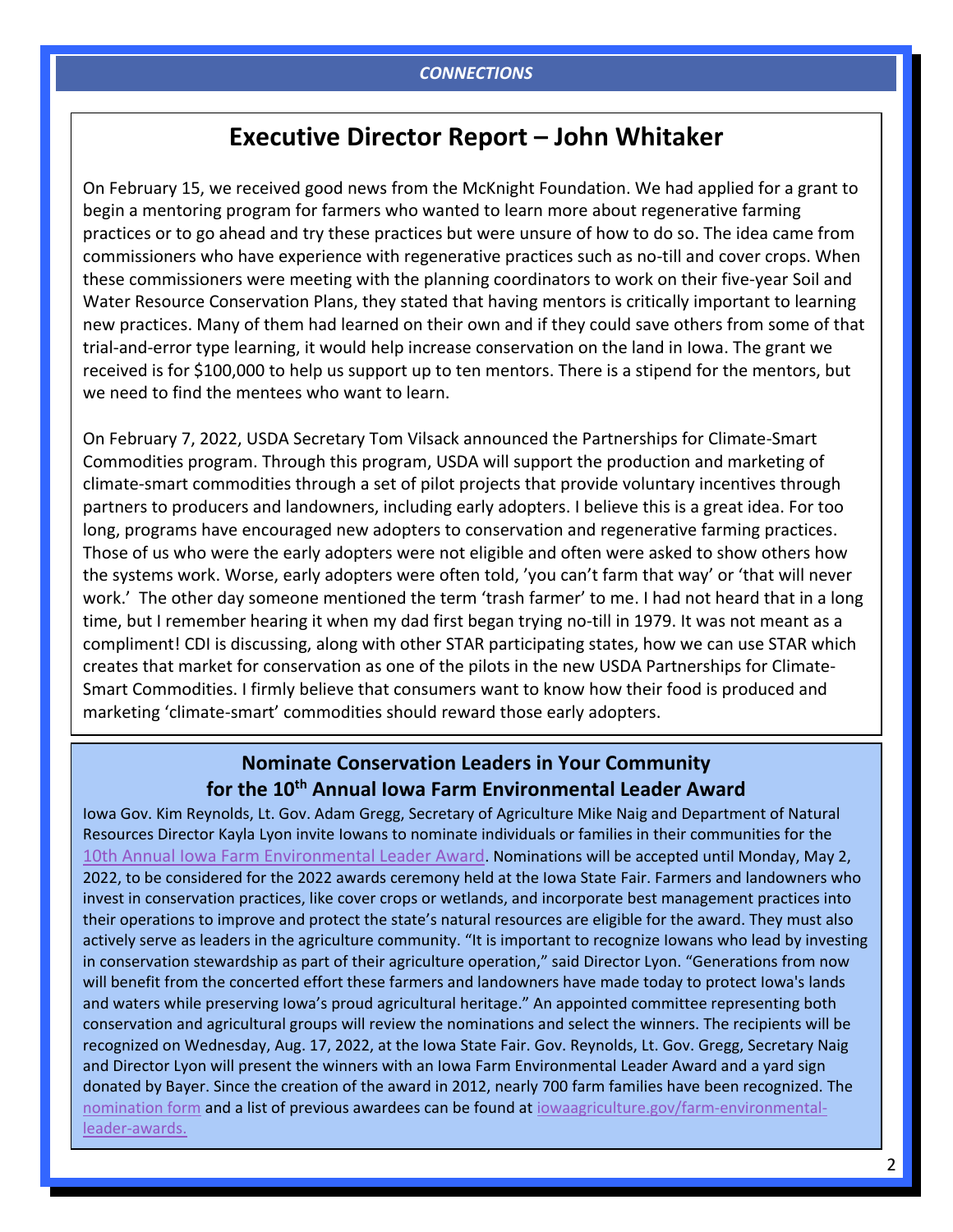# **2022 Commissioner Spring Regional Meeting Schedule**

| <b>DATE</b>         | <b>REGION</b>  | <b>DISTRICT</b>                                                  | <b>LOCATION</b>                                                                            | <b>TIME</b>     |
|---------------------|----------------|------------------------------------------------------------------|--------------------------------------------------------------------------------------------|-----------------|
| Tuesday, March 1    | 9              | Monroe<br>Diana. Williams@ia.nacdnet.net<br>641-932-5144         | <b>Trinity United Methodist Church</b><br>1117 Benton Ave East<br>Albia IA 52531           | 10am-2pm        |
| Tuesday, March 1    | $\overline{7}$ | Washington<br>Teresa.Munn@ia.nacdnet.net<br>319-653-6654         | Lake Darling State Park Lodge<br>111 Lake Darling Rd<br>Brighton IA 52540                  | 4pm-8pm         |
| Wednesday, March 2  | 8              | Adams<br>Kelsey.Kinyon@ia.nacdnet.net<br>641-322-3116            | <b>Prescott Eagles Nest</b><br>801 1st St<br>Prescott IA 50859                             | 10am-2pm        |
| Thursday, March 3   | 6              | Boone<br>Christine.ThompsonBolton@ia.nacdnet.net<br>515-432-2316 | Iowa Arboretum<br>1875 Peace Ave<br>Madrid IA 50156                                        | 2pm-6pm         |
| Tuesday, March 15   | 4              | <b>Bremer</b><br>Mary.Zelle@ia.nacdnet.net<br>319-352-4373       | <b>Waverly Civic Center</b><br>200 1st St NE<br>Waverly IA 50677                           | $10am -$<br>2pm |
| Tuesday, March 15   | 3              | Franklin<br>Megan.Harms@ia.nacdnet.net<br>641-456-2157           | Maynes Grove Lodge<br>946 US Hwy 65<br>Hampton IA 50441                                    | 4pm-8pm         |
| Wednesday, March 16 | $\overline{2}$ | Dickinson<br>Maxine.Butler@ia.nacdnet.net<br>712-336-3782        | Milford Community Ctr<br>806 N Ave<br>Milford IA 51351                                     | 10am-2pm        |
| Wednesday, March 16 | 1              | Ida<br>Barbara.knudsen@ia.nacdnet.net<br>712-364-2124            | Cobblestone Inn & Suites<br><b>Convention Ctr</b><br>2011 Indorf Ave.<br>Holstein IA 51025 | 4pm-8pm         |
| March 22            | 5              | <b>Virtual Only</b>                                              |                                                                                            |                 |

#### *Hamilton SWCD "Cover Crops Round Table" returns*

# **Producers exchange insights, concerns with peers face-to-face (finally!)**

After a two-year Covid delay, producers returned to the table in Stanhope to share what's working and what's not working as well when it comes to conservation practices in the field. The event, sponsored by the Hamilton SWCD, featured free breakfast and free advice from farmers either active in – or interested in – restoring and maintaining soil health. Hamilton SWCD Conservation Assistant Jennifer Rank – who helped organize the morning session – says it's good to be back in the same room with local farmers. "It was nice to be able to have face-to-face contact and interaction and have good conversation," says Jennifer. "I really enjoy hearing what works for certain producers and hearing them exchange their experiences with each other." The session also offered a chance to remind producers of the benefits their local district offers. "We do have



*Hamilton SWCD 'Cover Crop Round Table' in Stanhope.*

something available for producers who are trying out or continuing conservation practices," Jennifer says. "We want to make sure for the producers in our county that their needs and wants as far as funding are met in any possible way we can help. There may be options for funding that they might not know."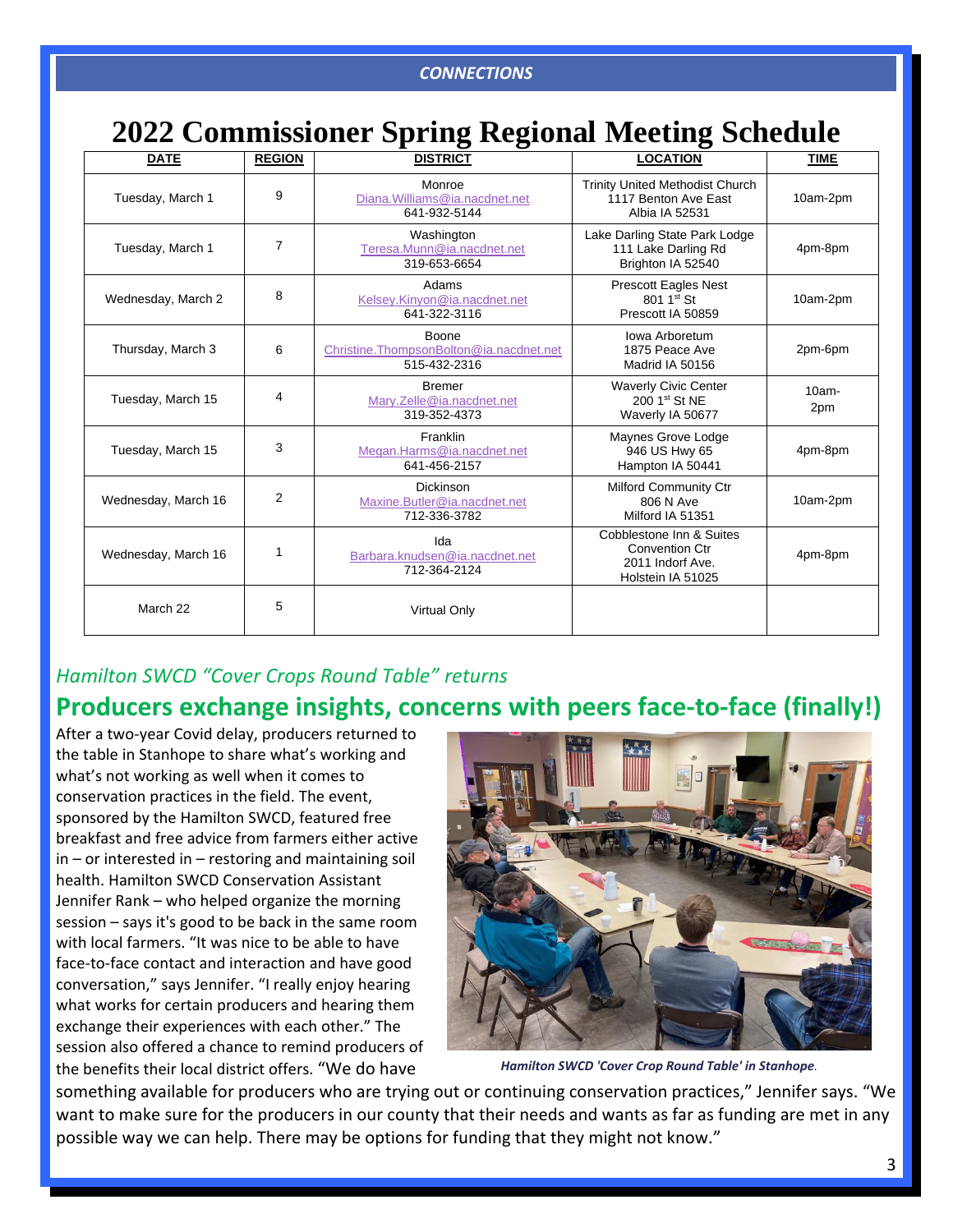# **Record Program Obligations Despite COVID Limitations**

*by Jon Hubbert, State Conservationist, USDA-Natural Resources Conservation Service*



*Jon Hubbert, State Conservationist*

I hope your 2022 is off to a great start! It's interesting how the temperatures outside seem to turn bitter cold in Iowa as soon as the calendar changes. Thanks to above average temperatures and below average precipitation last fall, District, IDALS and NRCS staff were able to accomplish a lot. Offices kept busy in the field designing practices, working on Conservation Reserve Program (CRP) contracts, and helping producers plan their conservation goals.

Our accomplishments over the past year showcase the importance of the conservation partnership in Iowa. The collaborative efforts of local, state, and federal employees and other partners in our field offices helped NRCS contract to treat 323,000 agricultural land acres with conservation practices through various Farm Bill programs. We provided a record \$83 million in conservation assistance to Iowa farmers last year. Combine that with the nearly \$15 million in state cost-share practices obligated to Iowa farmers and other funding assistance through local soil and water conservation districts and it's safe to say we topped the \$100 million mark this past year in conservation funding to Iowa producers – and that doesn't include CRP.

The NRCS total included nearly \$2 million in cover crops for Derecho storm recovery and more than \$25 million in new floodplain easements stemming from damage caused during the 2019 western Iowa floods. Cover crops were once again our most popular practice. We obligated \$8.1 million through 889 new Environmental Quality Incentives Program (EQIP) contracts covering 152,643 acres. We also obligated nearly \$20 million in new five-year Conservation Stewardship Program (CSP) contracts last year. Through CSP, Iowa farmers will treat natural resource concerns on more than 186,000 acres. Our staff also wrote 10,245 conservation plans last year, covering nearly 800,000 agricultural acres.

#### **NRCS Staffing and Reorganization**

Despite ongoing staffing shortages and significant COVID limitations in our field offices, I am proud to report we increased our overall conservation implementation in fiscal year 2021. We are still working to fill some key District Conservationist positions – some that have been advertised multiple times! We appreciate the help, collaboration, and teamwork from our Iowa conservation partners. As most of you know, we began implementing a staff reorganization two year ago, which just happened to coincide with the COVID-19 pandemic. Due to several factors, such as the slow pace of increasing space in resource team offices, filling critical staff vacancies, and USDA COVID protocols limiting face-to-face interaction with producers, the reorganization we envisioned is taking longer to fully implement than we had hoped. With that said, we are seeing glimpses of reorganization success in various locations. One example is in Williamsburg, where Resource Team Leader Kate Timmerman says having a district conservationist in every county is allowing for a reliable local point of contact and a dedicated office manager. "This has improved customer relationships and availability of an NRCS Line Officer," said Timmerman. "The team approach has also provided us with more staff who are dedicated to four counties. The team concept allows the staff to shift to the areas of higher workload, letting us get more, high quality, conservation on the ground." Although we know every field office and resource team is different, we are hoping our reorganization helps provide more consistency and streamlining of program and conservation practice implementation.

#### **USDA Goals and Priorities**

Lastly, I would like to share some of USDA's goals and priorities for 2022. NRCS will be supporting these priorities, where our mission area is involved:

- Build on our progress to integrate **climate change** into programs and services.
- Embrace **diversity, equity, inclusion, and access** in the workplace and integrate equity into decision-making for programs and services.
- **Create more and better market opportunities** by prioritizing processing and distribution capacity, creating open and competitive markets, strengthening local food systems, and investing in organic and other emerging opportunities.
- Invest in bold solutions that **enhance food safety**, improve nutrition programs, and reduce food and nutrition insecurity.
- **Make USDA a great place to work for everyone** by building a culture that welcomes and respects everyone, and that encourages everyone to reach their highest potential.